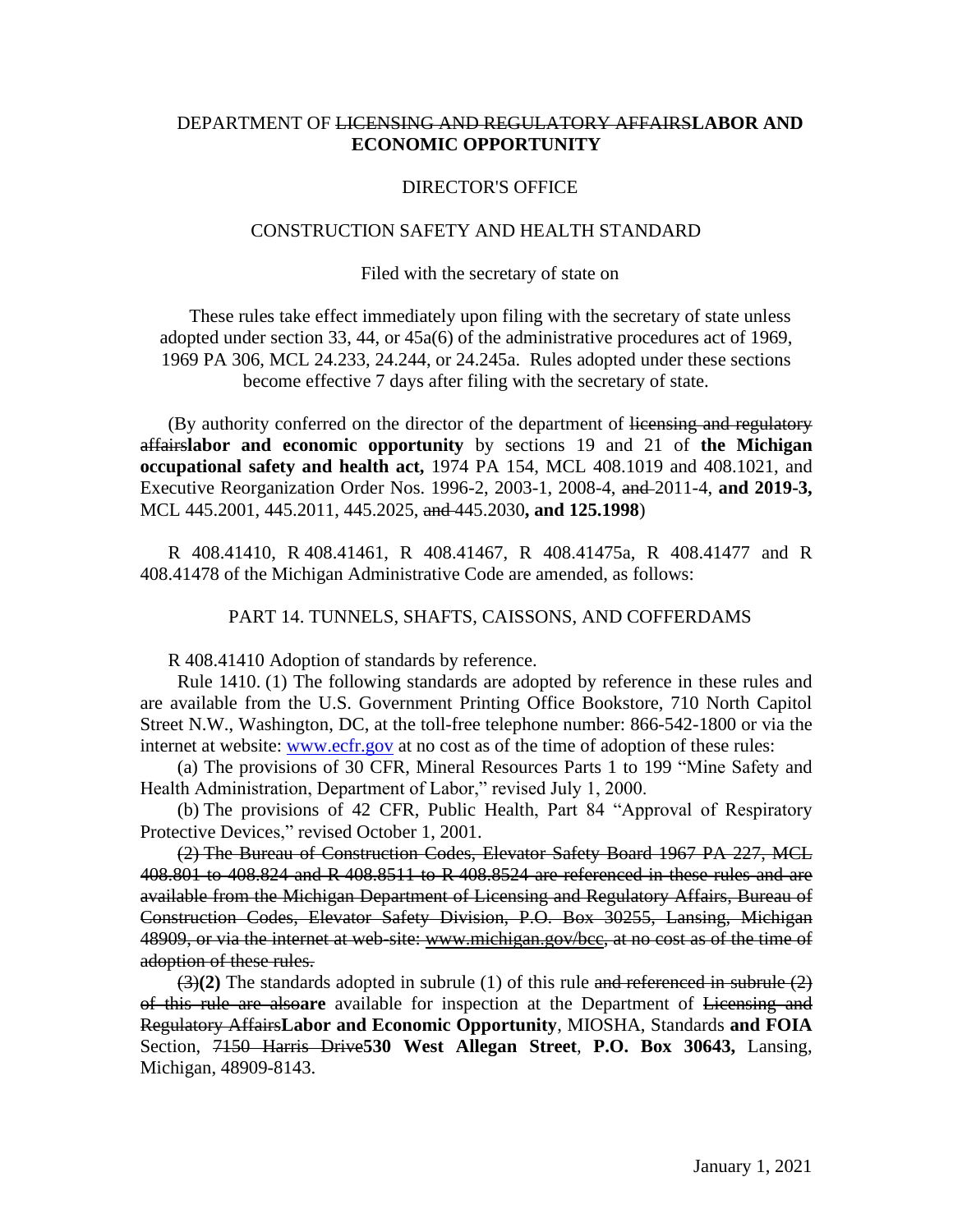(4)**(3)** Copies of the standards adopted in subrule (1) of this rule may be obtained from the publisher or may also be obtained from the Department of Licensing and Regulatory Affairs**Labor and Economic Opportunity**, MIOSHA, Standards **and FOIA** Section, 7150 Harris Drive**530 West Allegan Street**, **P.O. Box 30643,** Lansing, Michigan, 48909-8143, at the cost charged in this rule, plus \$20.00 for shipping and handling.

 (5)**(4)** The following Michigan occupational safety and health administration (MIOSHA) standards are referenced in these rules. Up to 5 copies of these standards may be obtained at no charge from the Michigan Department of Licensing and Regulatory Affairs**Labor and Economic Opportunity**, MIOSHA, Standards **and FOIA** Section, 7150 Harris Drive**530 West Allegan Street**, **P.O. Box 30643**, Lansing, Michigan, 48909-8143; or via the internet at the following website: [www.michigan.gov/mioshastandards.](http://www.michigan.gov/mioshastandards) For quantities greater than 5, the cost, as of the time of the adoption of these rules, is 4 cents per page.

 (a) Construction Safety **and Health** Standard Part 1**.** "General Rules," R 408.40101 to R 408.40134.

 (b) Construction Safety Standard Part 7**.** "Welding and Cutting," R 408.40701 to R 408.40762.

 (c) Construction Safety Standard Part 9**.** "Excavation, Trenching**,** and Shoring," R 408.40901 to R 408.40953.

(d) Construction Safety **and Health** Standard Part 10**.** "**Cranes and Derricks**," R 408.41001 to R 408.41099**a**.

 (e) Construction Safety Standard Part 16**.** "Power Transmission and Distribution," R 408.41601 to R 408.41658.

 (f) Construction Safety Standard Part 17**.** "Electrical Installations," R 408.41701 to R 408.41734.

 (g) Construction Safety Standard Part 18**.** "Fire Protection and Prevention," R 408.41801 to R 408.41884.

 (h) Construction Safety **and Health** Standard Part 21**.** "Guarding of Walking and Working Areas," R 408.42101 to R 408.42160.

 (i) Construction Safety **and Health** Standard Part 22**.** "Signals, Signs, Tags, and Barricades," R 408.42201 to R **408.42243**.

 (j) Construction Safety Standard Part 27**.** "Blasting and Use of Explosives," R 408.42701 to R 408.42799.

 (k) Construction Safety Standard Part 45**.** "Fall Protection," R 408.44501 to R 408.44502.

 (l) Occupational Health**General Industry and Construction Safety and Health** Standard Part 451**.** "Respiratory Protection," R 325.60051 to R 325.60052.

 (m) Occupational**Construction Safety and** Health Standard Part 665**.** "Underground Construction, Caissons, Cofferdams, and Compressed Air," R 325.62991 to R 325.62996.

R 408.41461 Advance notice of tunnel excavation.

Rule 1461. (1) Before the start of a pressurized tunnel being constructed, modified, or repaired, that is 24 inches or more in diameter, height, or width, and that will be occupied by an employee, a report prepared by the employer performing the tunnel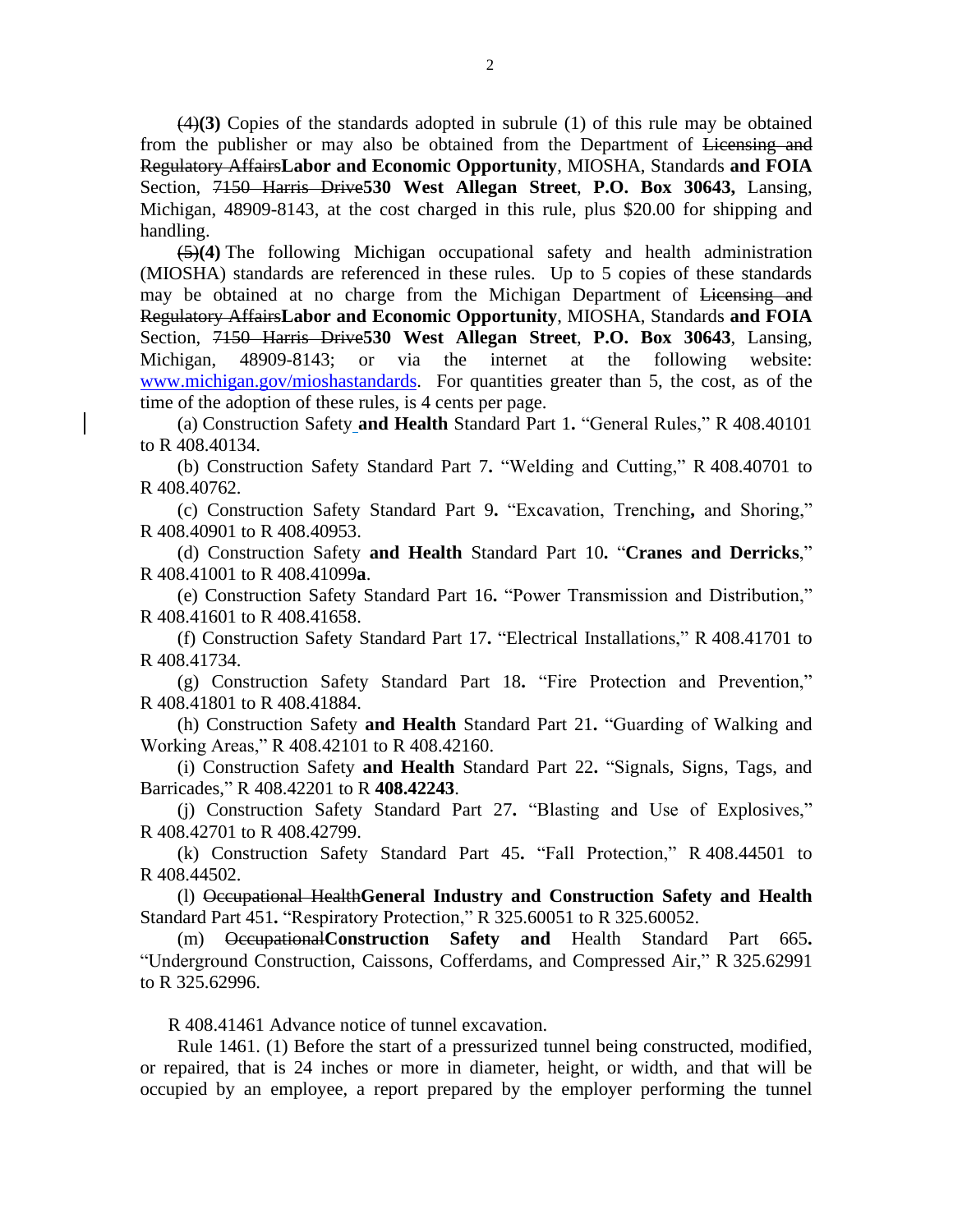excavation shall be sent to the Michigan Department of Licensing and Regulatory Affairs**Labor and Economic Opportunity**, Construction Safety and Health Division, 530 West Allegan Street, P.O. Box 30645, Lansing, Michigan 48909-8145, in addition to the following civil authorities in the area: hospital, police department, fire department, and sheriff department. The report shall contain all of the following information:

(a) Name of contractor or contractors.

(b) Starting date.

(c) Length of tunnel.

(d) Diameter of cut.

(e) Finished diameter.

(f) Number of shafts.

(g) Depth of shafts.

(h) Location of shafts.

(i) Method of tunneling.

(j) Maximum working pressure in tunnel or shaft.

(k) Type of primary liner.

(l) Number of shifts.

(m) Projected completion date.

(n) Projected maximum work force within tunnel.

 (2) An employer shall notify parties notified pursuant to subrule (1) of this rule when the work has been completed.

 (3) If, after the start of any tunnel project, a tunnel or shaft that the employer has shown to be constructed, modified, or repaired under atmospheric conditions requires the tunnel to be pressurized, then the employer shall notify the Construction Safety and Health Division at the Michigan Department of Licensing and Regulatory Affairs**Labor and Economic Opportunity**, 530 West Allegan Street, P.O. Box 30645, Lansing, Michigan 48909-8145, 24 hours before allowing employees to enter the tunnel.

 (4) If the work operations of any occupied and pressurized tunnel projects are discontinued for 30 consecutive days or longer, then the employer shall notify the Construction Safety and Health Division at the Michigan Department of Licensing and Regulatory Affairs**Labor and Economic Opportunity**, 24 hours before resuming work operations on the tunnel project.

R 408.41467 Fire prevention and protection.

 Rule 1467. (1) The applicable requirements for fire prevention and protection as prescribed in Construction Safety Standard Part 18**.** "Fire Prevention and Protection," as referenced in R 408.41410, shall be complied with in all tunnel and shaft operations.

 (2) Smoking and open flames are prohibited. An employer is responsible for collecting all personal sources of ignition, such as matches and lighters, from all persons. Welding and cutting, where required, shall comply with the provisions of subrules (9) to (14) of this rule. A fire watch shall be maintained when hot work is performed.

 (3) Not more than a 1-day supply of diesel fuel shall be stored in a tunnel or shaft. Gasoline or liquefied petroleum gas shall not be taken in a tunnel or shaft. Acetylene or methylacetylene propadiene stabilized gas may be used underground solely for welding, cutting, and other hot work and only as prescribed in Construction Safety Standard Part 7**.** "Welding and Cutting," as referenced in R 408.41410.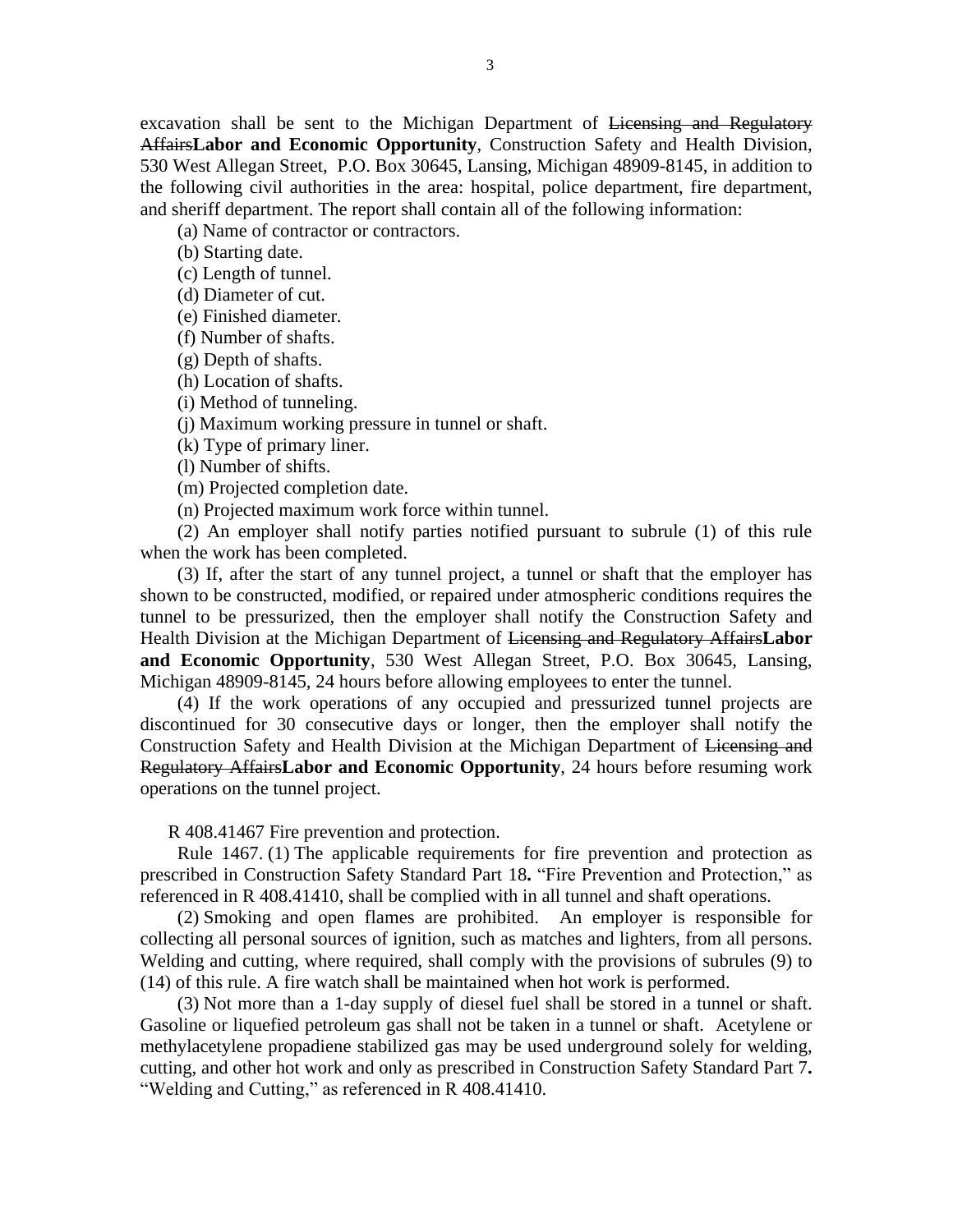(4) The piping of diesel fuel from the surface to an underground location is permitted only if all of the following provisions are complied with:

 (a) Diesel fuel is contained at the surface in a tank with a maximum capacity that is not more than the amount of fuel required to supply, for a 24-hour period, the equipment that is serviced by the underground fueling station.

 (b) The surface tank is connected to the underground fueling station by an acceptable pipe or hose system that is controlled at the surface by a valve and at the shaft bottom by a hose nozzle.

 (c) The pipe is empty at all times, except when transferring diesel fuel from the surface tank to a piece of equipment in use underground.

 (d) Hoisting operations in the shaft are suspended during refueling operations if the supply piping in the shaft is not protected from damage.

 (e) Acetylene, liquefied petroleum gas, and methylacetylene propadiene stabilized gas may be used underground only for welding, cutting, and other hot work and only in accordance with subrules (9) to (14) of this rule.

 (f) Not more than the amount of fuel gas and oxygen cylinders necessary to perform welding, cutting, or other hot work during the next 24-hour period shall be permitted underground.

 (5) Leaks and spills of flammable or combustible fluids shall be cleaned up immediately.

 (6) Oil, grease, or diesel fuel that is stored in a tunnel or shaft shall be kept in tightly sealed containers in fire-resistant areas at safe distances from explosives, magazines, electrical installations, and shaft stations. Electrical installations in underground areas where oil, grease, or diesel fuel are stored shall be used only for lighting fixtures. Lighting fixtures in storage areas, or within 25 feet (7.62 meters) of underground areas where oil, grease, or diesel fuel are stored, shall be approved for class I, division 2 locations.

 (7) Fire-resistant hydraulic fluids shall be used in hydraulically actuated underground machinery and equipment. For the purpose of this requirement, a fireresistant hydraulic fluid means any liquid which has a flash point above 200 degrees Fahrenheit and which has a vapor pressure of not more than 40 p.s.i. (absolute) at 100 degrees Fahrenheit.

 (8) An approved 4A:40B:C rating fire extinguisher or equivalent protection shall be provided at the drive pulley of an underground conveyor and at 300-foot intervals along the belt. A minimum of 2 2A-10BC approved fire extinguishers shall be provided at the tunneling machine.

(9) All of the following are additional requirements for gassy operations:

 $-(a)$  Only acceptable equipment, maintained in suitable condition, shall be used in gassy operations.

 (b) Mobile diesel-powered equipment used in gassy operations shall be either approved as prescribed in the requirements of 30 C.F.R. Part 36 "Mineral Resources," as adopted in R 408.41410 or shall be demonstrated by the employer to be fully equivalent to the mine safety and health administration approved equipment and shall be operated in accordance with that part.

 (c) Each entrance to a gassy operation shall be prominently posted with signs notifying all entrants of the gassy classification.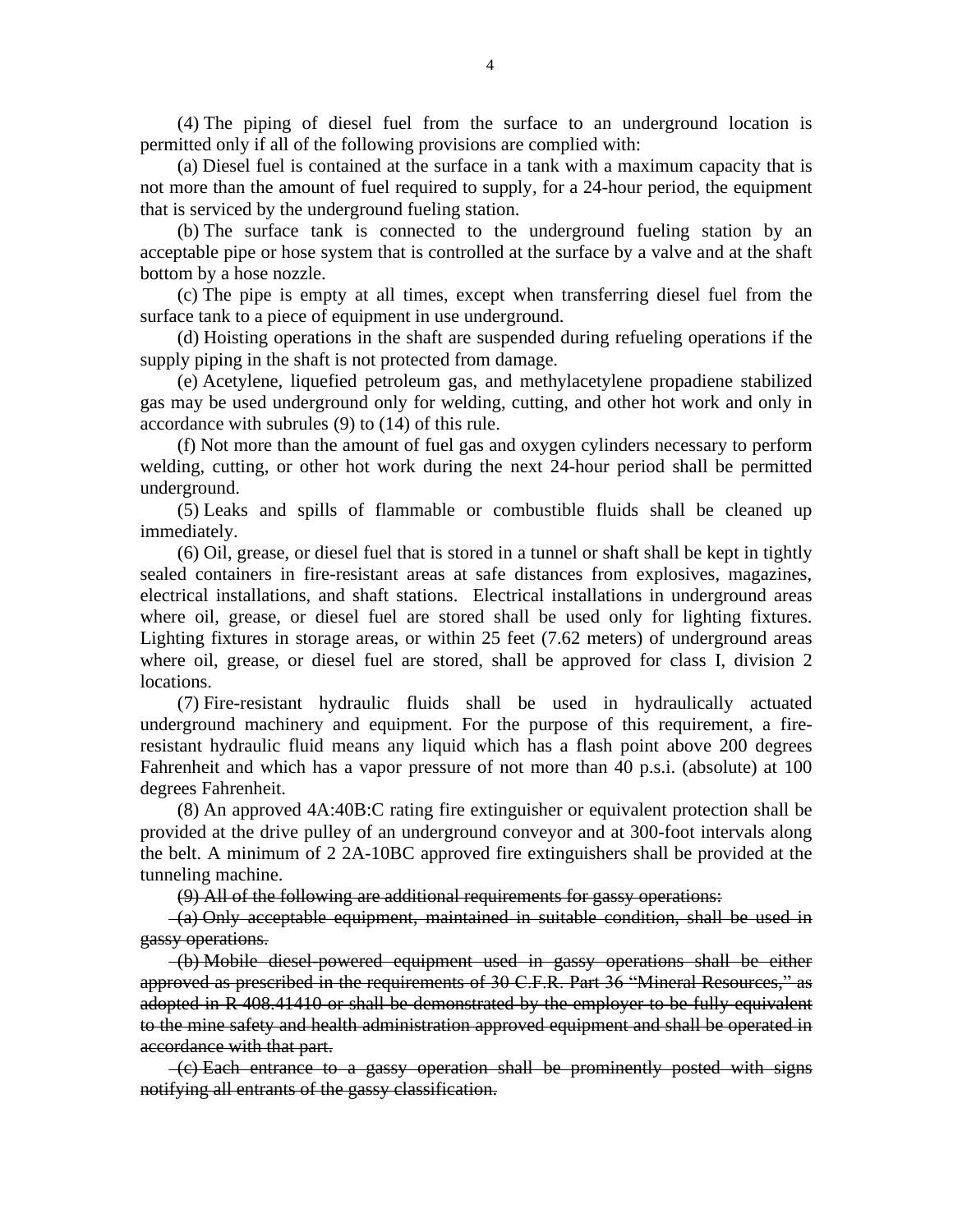**(9) Internal combustion engines, except diesel-powered engines on mobile equipment, are prohibited underground.**

 **(10) Mobile diesel-powered equipment used underground in atmospheres other than gassy operations:**

 **(a) Shall comply with MSHA provisions in 30 CFR 57.5067; or** 

 **(b) If purchased on or before July 15, 2019, may alternatively comply with MSHA provisions under 30 CFR part 32 (revised as of July 1, 1996) (formerly Schedule 24), or be demonstrated by the employer to be fully equivalent to such MSHA-approved equipment, and be operated in accordance with that part.**

 **(11) For purposes of subrules (9) and (10) of this rule, when an applicable MSHA provision uses the term "mine," use the phrase "underground construction site." (Each brake horsepower of a diesel engine requires at least 100 cubic feet (2.832 m<sup>3</sup> ) of air per minute for suitable operation in addition to the air requirements for personnel. Some engines may require a greater amount of air to ensure that the allowable levels of carbon monoxide, nitric oxide, and nitrogen dioxide are not exceeded.)**

 (10)**(12)** Fire-resistant hydraulic fluids shall be used in hydraulically-actuated underground machinery and equipment unless such equipment is protected by a fire suppression system or by multipurpose fire extinguisher or fire extinguishers of sufficient capacity for the type and size of hydraulic equipment involved, but rated at least 4A:40B:C.

 (11)**(13)** A noncombustible barrier shall be installed below welding or burning operations.

 (12)**(14)** In an underground operation, local gas checks shall be made before and during a welding or cutting operation and during a drilling operation that would penetrate the tunnel.

 (13)**(15)** Whenever 5% or more of the lower explosive limit for methane or other flammable gases is detected in any underground work area or in the air return, an employer shall take steps to increase ventilation air volume or otherwise control the gas concentration, unless the employer is operating in accordance with the potentially gassy or gassy operation requirements. Such additional ventilation controls may be discontinued when gas concentrations are reduced below 5% of the lower explosive limit, but shall be reinstituted whenever the 5% level is exceeded.

 (14)**(16)** Whenever 10% or more of the lower explosive limit for methane or other flammable gases is detected in the vicinity of welding, cutting, or other hot work, such work shall be suspended until the concentration of such flammable gas is reduced to less than 10% of the lower explosive limit.

 (15)**(17)** A fire watch shall be maintained around welding and cutting operations until all possibility of fire is eliminated. The fire watch shall be provided with a minimum of 1 approved 2A-10BC fire extinguisher.

 (16)**(18)** Flammable materials or supplies, other than those used during 1 shift, shall not be stored within 100 feet (30.48 meters) of any tunnel or shaft opening. If this is not feasible because of space limitations on the jobsite, then such materials may be located within the 100 foot limit, if both of the following provisions are complied with:

(a) The materials are located as far as practicable from the opening.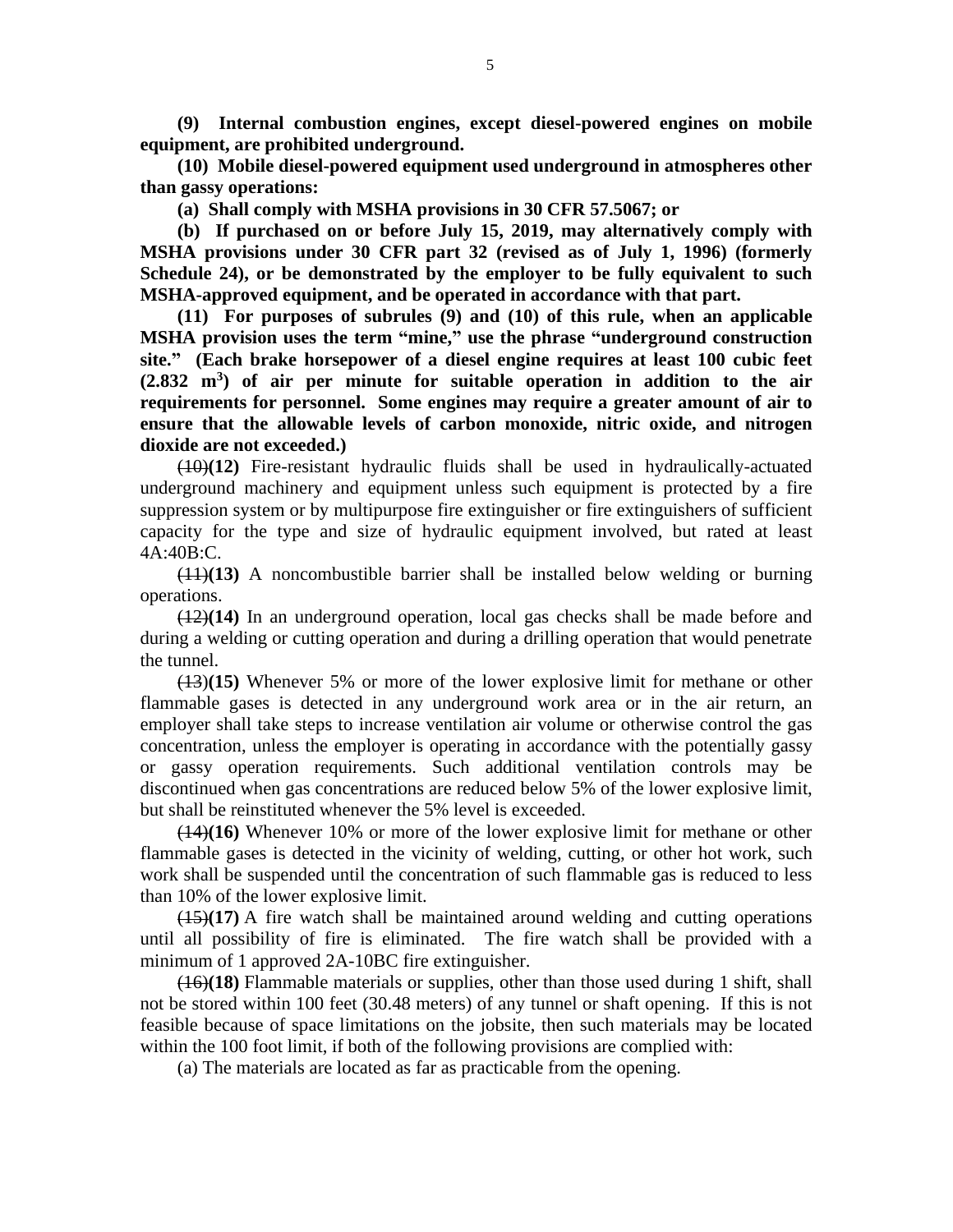(b) A fire resistant barrier of not less than a 1-hour rating is placed between the stored material and the opening or additional precautions are taken that will protect the materials from ignition sources.

R 408.41475a Hoisting unique to underground construction.

 Rule 1475a. Except as modified by this standard, employers shall comply with all of the following:

 (a) The requirements of Construction Safety **and Health** Standard Part 10**.** "Lifting and Digging Equipment Cranes and Derricks," as referenced in R 408.41410, except that the limitation in R 408.41021a does not apply to routine access of employees to an underground worksite via a shaft.

 (b) Ensure that material hoists comply with R 408.41065a, R 408.41070b, R 408.41074a, and R 408.41075a of Construction Safety **and Health** Standard Part 10**.** "Lifting and Digging Equipment**Cranes and Derricks**," as referenced in R 408.41410.

 (c) Ensure that personnel hoists comply with the personnel hoists requirements of R 408.41065a, R 408.41072a, R 408.41074a, and R 408.41075a and the elevator requirements of R 408.41065a, R 408.41074a, and R 408.41075a of Construction Safety **and Health** Standard Part 10**.** "Lifting and Digging Equipment**Cranes and Derricks**," as referenced in R 408.41410.

R 408.41477 Additional requirements for hoists.

 Rule 1477. (1) A hoist used for raising or lowering materials in a shaft shall have a minimum factor of safety of 5, shall be designed and rated by a qualified engineer, and shall be constructed in accordance with the design. The design shall be constructed so that the hoist cannot exceed the maximum rated speed.

(2) The rated capacity of the hoist shall be posted at all working levels.

 (3) To ensure suitable operation and safe condition of all functions and safety devices, each hoist assembly shall be inspected and load-tested to 100% of its rated capacity at the time of installation; after any repairs or alterations affecting its structural integrity; after the operation of any safety device; and annually when in use. The employer shall prepare a certification record which includes the date each inspection and load-test was performed; the signature of the person who performed the inspection and test; and a serial number or other identifier for the hoist that was inspected and tested. The most recent certification record shall be maintained on file until completion of the project.

 (4) A competent person designated by the employer shall visually inspect the stationary hoist assembly, anchorages, and hoisting rope at the beginning of each shift.

 (5) All unsafe conditions that are revealed by tests, checks, or inspections shall be corrected before use of the equipment.

 (6) Hoist equipment and the operator shall be protected from inclement weather by a hoist house with a comfortable temperature maintained.

 (7) Where glass is used in hoist house windows, the glass shall be safety glass or its equivalent.

 (8) Hoist controls shall be arranged so that the operator can perform all operating cycle functions and reach the emergency power cutoff without having to reach beyond the operator's normal operating position.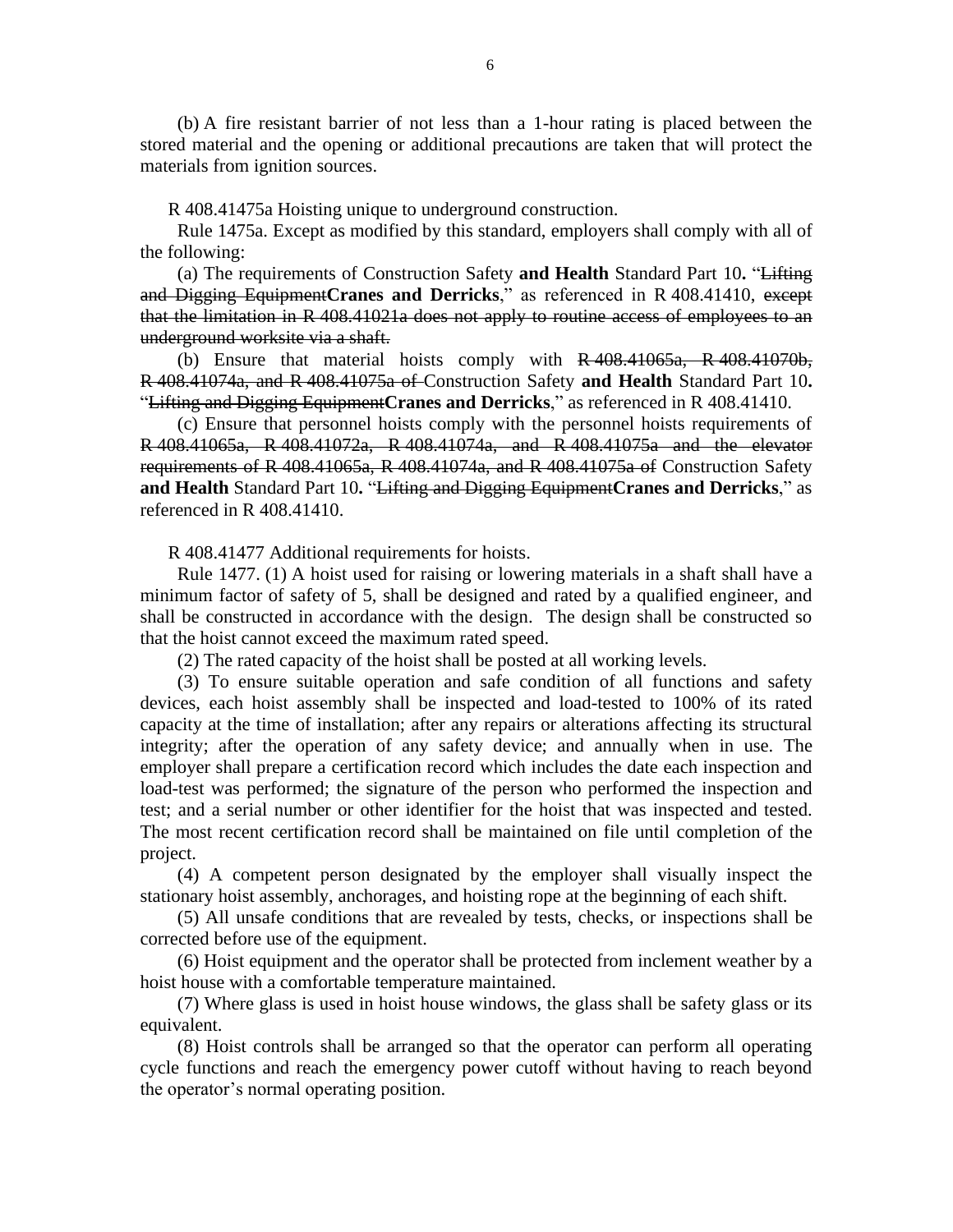(9) Controls for powered hoists shall be of the deadman-type with a non-locking switch or control.

(10) All hoists shall be equipped with landing level indicators at the operator's station. Marking the hoist rope does not satisfy this requirement.

 (11) Material hoisting may be performed at speeds higher than the rated speed for personnel hoisting if the hoist and components have been designed for such higher speeds and if shaft conditions permit.

 (12) Personnel and materials (other than small tools and supplies secured in a manner that will not create a hazard to employees) shall not be hoisted together in the same conveyance. However, if the operator is protected from the shifting of materials, then the operator may ride with materials in cages or skips which are designed to be controlled by an operator within the cage or skip.

(13) Line speed shall not exceed the design limitations of the systems.

 (14) A fire extinguisher that is rated at least 2A:10B:C, multi-purpose, dry chemical, shall be mounted in each hoist house.

 (15) Hoists shall be equipped with limit switches to prevent overtravel at the top and bottom of the hoistway.

 (16) Hoist operators shall be provided with a closed-circuit voice communication system to each landing station, with speaker microphones located so that the operator can communicate with individual landing stations during hoist use.

 (17) When sinking shafts 75 feet (22.86 m) or less in depth, cages, skips, and buckets that may swing, bump, or snag against shaft sides or other structural protrusions shall be guided by fenders, rails, ropes, or a combination of those means.

 (18) When sinking shafts more than 75 feet (22.86 m) in depth, all cages, skips, and buckets shall be rope or rail guided to within a rail length from the sinking operation.

 (19) Cages, skips, and buckets in all completed shafts, or in all shafts being used as completed shafts, shall be rope or rail-guided for the full length of their travel.

 (20) Wire rope used in load lines of material hoists shall be capable of supporting, without failure, at least 5 times the maximum intended load or the factor recommended by the rope manufacturer, whichever is greater. Refer to  $R$  408.41072a(14)(d) of Construction Safety **and Health** Standard Part 10**.** "Lifting and Digging Equipment**Cranes and Derricks**," as referenced in R 408.41410, for design factors for wire rope used in personnel hoists. The design factor shall be calculated by dividing the breaking strength of wire rope, as reported in the manufacturer's rating tables, by the total static load, including the weight of the wire rope in the shaft when fully extended.

R 408.41478 Additional requirements for personnel hoists.

 Rule 1478. (1) A personnel hoist shall be used to raise or lower an employee in a tunnel shaft or caisson. A crane may be used to raise or lower an employee, if the crane and the work platform are as prescribed in Construction Safety **and Health** Standard Part 10**.** "Lifting and Digging Equipment**Cranes and Derricks**," as referenced in R 408.41410. The hoist shall comply with 1967 PA 227, MCL 408.801 to 408.824, and the elevator safety rules of the Bureau of Construction Codes, Elevator Safety Board, R 408.8511 to R 408.8524**R 408.7001 to R 408.8695**as referenced in R 408.41410.

 (2) All sides of personnel cages shall be enclosed by 1/2-inch (12.70 mm) wire mesh, at least no. 14 gauge or its equivalent, to a height of at least 6 feet (1.83 m). When